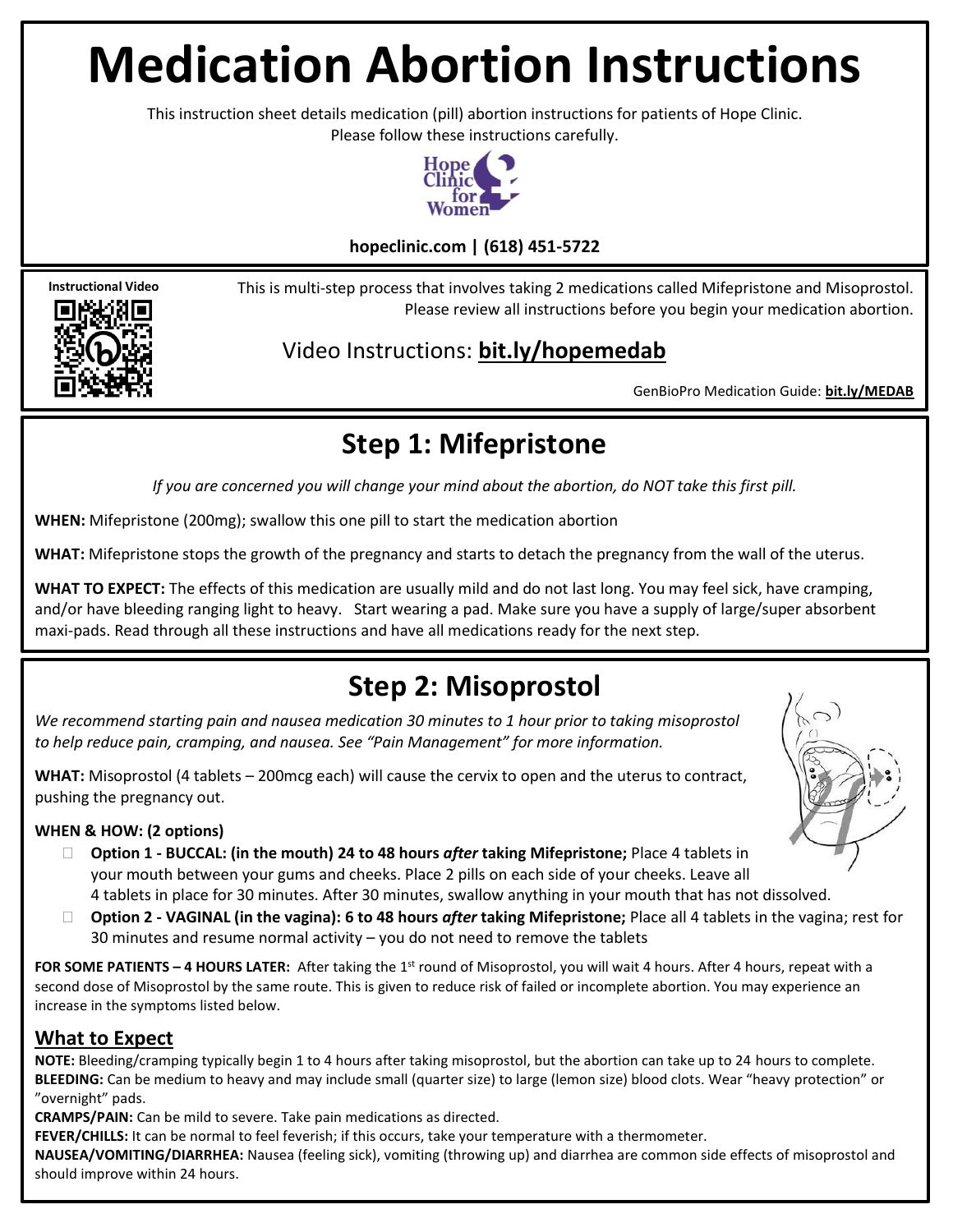# **Important Notes**

After taking misoprostol (Step 2), please be at home or in a safe place, such as a trusted family member or friend's home, for a full 24 hours. Do not go to work, school or travel during this time. If you have small children, arrange for someone to watch them. Because of the possibility of an emergency, we recommend having a support person with you, being within a 1 hour drive of a hospital, and having a working telephone.

#### **Additional Instructions:**

- Using pads immediately after taking misoprostol is needed. After your abortion is complete and whenever you are comfortable, you may resume using tampons or menstrual cups as desired.
- Bleeding will lighten over the next several days, but can continue on and off for 2-6 weeks.
- Drink plenty of fluids!

# **Pain Management**

Medications for Pain/Cramping & Nausea (may be taken together or separately)

- **Ibuprofen (Advil) 600mg** every 6 hours for pain
- **Acetaminophen (Tylenol) 325-500mg** every 6 hours, as needed, for pain
- **Promethazine (Phenergan) or Ondansetron (Zofran)** every 4-6 hours, as needed, for nausea

Comfort can be sought in a variety of ways, included but not limited to the following:

- o Medications listed above
- o A heating pad or hot water bottle placed on your lower abdomen
- o Taking a shower
- o Sitting in a hot bath
	- (plain water only, no bath products)
- o Having someone rub your back

# **WARNING SIGNS**

The following could be signs of problems which could lead to severe health issues (such as life-threatening hemorrhage or deadly infection).

**Please call the emergency number** *immediately* **if you have any of the following:**

- **Heavy bleeding:** soaking through (from top to bottom/end to end) 2 super maxi pads in an hour for 2 or more hours
- **Fever:** a temperature of 100.4 degrees or greater anytime in the next 4 weeks
- **Severe pain:** with NO relief from pain medications or severe pain lasting longer than 24 hours from taking your misoprostol tablets
- **Nausea/vomiting/diarrhea/dizziness/extreme fatigue or weakness** lasting more than 24 hours from the time of taking the misoprostol tablets
- **No bleeding:** if you have no heavy bleeding within 24 hours of taking misoprostol

# **Step 3: Follow-Up**

*Follow-up can be through self-assessment or with a healthcare provider.*

#### **Follow-Up Options:**

- **Self Assessment with Remote Follow-Up:** Closely monitoring your symptoms and contacting a trusted health care provider such as Hope Clinic should you have any concerns is essential to your health and well-being. We recommend taking a urine pregnancy test 4-5 weeks after taking mifepristone. If this test is positive after 5 weeks, it is essential to follow-up with a provider. DO NOT take it before 4 weeks. It will likely be positive.
- **In-Clinic Follow-Up:** A vaginal ultrasound within 1-2 weeks of taking mifepristone to verify abortion was successful. This can be done in-clinic or with another trusted healthcare provider.
- **Blood Draw Follow-Up:** This type follow up requires 2 blood draws spaced several days apart are recommended to see a decrease in pregnancy hormone (hcg) levels.

has note: If you choose to see another provider for your follow-up, please ask that provider to fax over confirmation that the abortion was completed to Hope Clinic. Fax Number: (618) 451-9092.

### **Emergency Contact Number (618) 346-3040**

*Hope Clinic doctors/nurses are available 24 hours a day, every day, for emergency calls.*

#### **What if I don't follow up?**

You may still be pregnant and not know it! Anywhere between 2-7 out of every 100 medication abortions may be incomplete or failed. This risk increases the further you are into pregnancy, so at 6 weeks it is less likely to fail and at 10 weeks it is more likely to fail. If you have concerning symptoms please reach out to us as soon as possible.

#### **What if I'm still pregnant?**

You may need another dose of medication or an in-clinic abortion procedure. Misoprostol has been reported to cause serious birth deformities in rare cases.